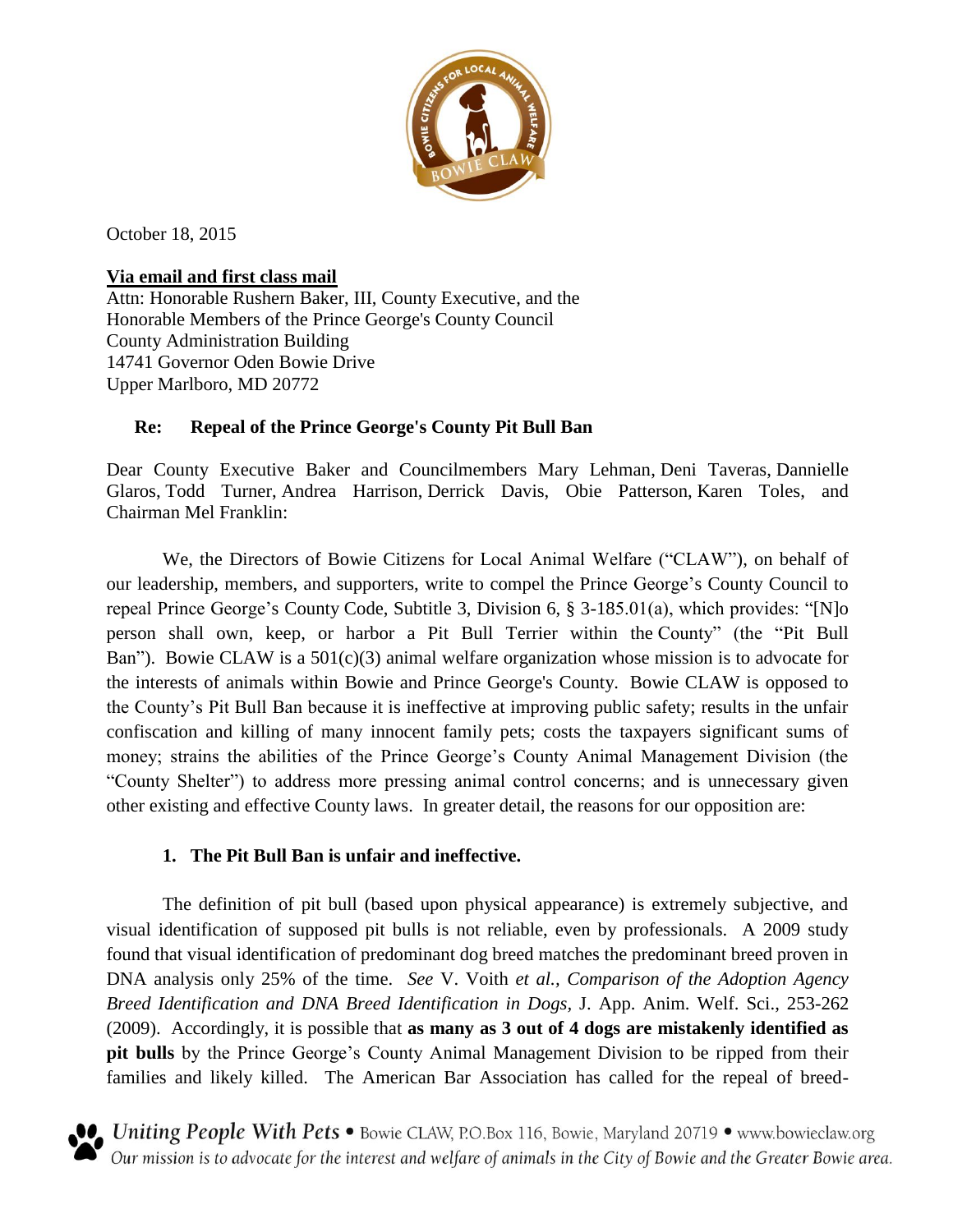discriminatory laws because the vagueness of such laws offends due process: "[A] 'vague law impermissibly delegates basic policy matters to policemen, judges, and juries for resolution on an *ad hoc* and subjective basis, with attendant dangers of arbitrary and discriminatory application." *See* American Bar Association, Tort Trial and Insurance Practice Section, *Resolution 100* (2012), *available at*

[http://www.americanbar.org/content/dam/aba/administrative/mental\\_physical\\_disability/Resolution\\_100.aut](http://www.americanbar.org/content/dam/aba/administrative/mental_physical_disability/Resolution_100.authcheckdam.pdf) [hcheckdam.pdf](http://www.americanbar.org/content/dam/aba/administrative/mental_physical_disability/Resolution_100.authcheckdam.pdf) (quoting *Grayned v. City of Rockford,* 408 U.S. 104, 108-09 (1972) (footnote omitted)).

Moreover, numerous studies have shown that pit bull bans in other jurisdictions have resulted in no decrease in dog attacks. Instead of capturing dangerous dogs and punishing irresponsible owners, such laws often punish innocent dogs and responsible families. *See, e.g.,* B. Klaassen *et al.*, *Does the Dangerous Dog Act Protect Against Animal Attacks: A Prospective Study of Mammalian Bites in the Accident and Emergency Department,* 27(2) INJURY 89-91 (1996) (concluding the United Kingdom's 1991 ban on pit bulls had no effect on stopping dog attacks); B. Rosado *et al., Spanish: Dangerous Animals Act: Effect of the Epidemiology of Dog Bites*, 2(5) JOURNAL OF VETERINARY BEHAVIOR 166-74 (2007) (showing the number of dog bites in Aragon, Spain, by allegedly dangerous breeds actually increased after the implementation of the City's breed-discriminatory Dangerous Dog Act; the Study's authors concluded the breed-specific legislation was not effective in protecting people from dog bites in a significant manner); Expatica.com, *Dutch Agriculture Minister Scraps Pit Bull Ban* (June 11, 2008), *available at* [http://www.expatica.com/nl/news/local\\_news/Dutch-Agriculture-Minister-scraps-pit-bull-ban.html](http://www.expatica.com/nl/news/local_news/Dutch-Agriculture-Minister-scraps-pit-bull-ban.html) ("Dutch Agriculture Minister Gerda Verburg has announced she will scrap the ban on owning and breeding pit bull terriers . . . because it has not led to a reduction in the number of biting incidents."). The fact is that dogs of any breed may bite; a 2005 survey of three veterinary behavior referral centers in the United States, Canada, and Australia found that Golden Retrievers, Labrador Retrievers, and Jack Russell Terriers were the breeds most commonly referred for aggression. *See* S. Denenberg *et al., A comparison of cases referred to behaviorist in three different countries, in* D. Mills *et al. eds.*, *Current issues and research in veterinary behavioral medicine,* West Lafayette, IN, Purdue Press, 56-62 (2005).

In Prince George's County, dogs identified as pit bulls are either killed at the County Shelter or are simply moved to another shelter or family in a nearby jurisdiction. **In 2003, a Task Force created by the County Council found that the County Shelter killed an average of 921 pit bulls ANNUALLY between 1997 and 2002; during this period, 88% of all seized pit bulls were killed by the County Shelter.** *See* Vicious Animal Legislation Task Force, *REPORT OF THE VICIOUS ANIMAL LEGISLATION TASK FORCE,* Attachment H (2003) (Presented to Prince George's County Council, July 2003). For those supposedly dangerous dogs who are re-homed, it is neither fair nor effective to rip the dog from its loving family in Prince George's County to give it to *another* family in the bordering Anne Arundel County or Charles County. These outcomes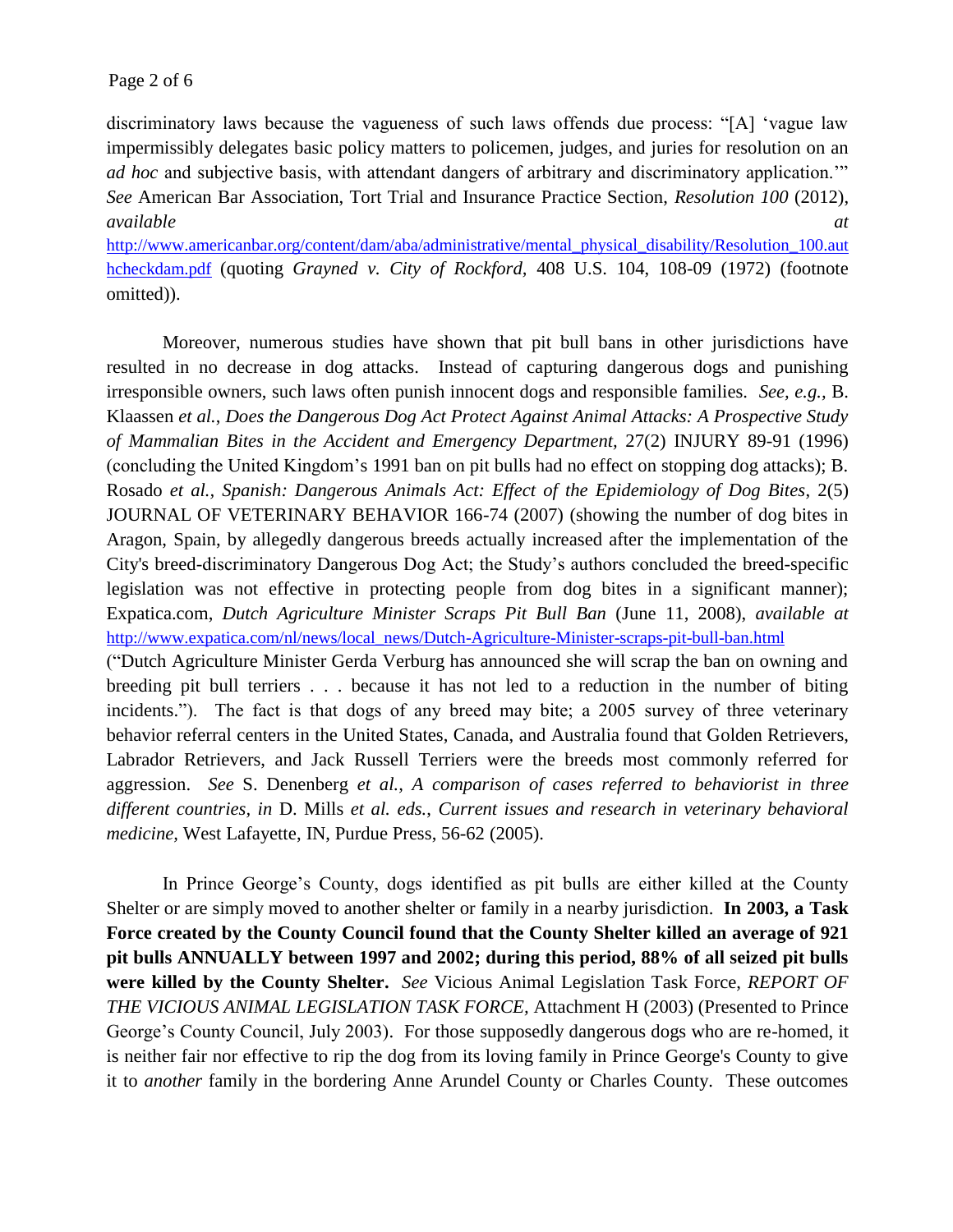are particularly egregious in light of the documented difficulty in correct identification of pit bulls and the proven ineffectiveness in increasing public safety.

## **2. The Pit Bull Ban is extraordinarily costly for Prince George's County Animal Management to enforce and diverts scarce resources from crucial activities.**

In 2002, the Prince George's County Council created the Vicious Animal Legislation Task Force to evaluate the effectiveness of the County's Pit Bull Ban law and to advise the County on recommended amendments to current policies or laws. **The Task Force found that the minimum cost to the Animal Management Division for maintenance of pit bull terrier type dogs to enforce the Pit Bull Ban over a two-year period was approximately \$560,000.** *See*  Vicious Animal Legislation Task Force, *supra,* Attachment I.The Task Force concluded that the breed-discriminatory policy was inefficient, costly, difficult to enforce, subjective, and had questionable results. The Task Force recommended repeal of the Pit Bull Ban. Thus, the County spends between \$250,000 and \$500,000 every year to seize and kill largely benign and beloved family pets. Furthermore, County expenditures to enforce the Pit Bull Ban divert precious resources from far more important and useful tasks.

#### **3. The County's existing, breed-neutral, dangerous dog laws sufficiently protect our community from dog attacks.**

Prince George's County Code sufficiently restricts nuisance and vicious animals, thus rendering the Pit Bull Ban unnecessary. County Code Subtitle 3, Division 4, Subdivision 3, § 3- 131(c) states: "[N]o person shall keep or maintain any animal in Prince George's County in such manner as to cause or permit the animal to be a public nuisance . . . [nor shall any person] keep or maintain any animal in the County in such manner as to disturb the peace, comfort, or health of any person residing within the County." § 3-132(b) gives Animal Control the authority to confiscate any animal deemed to be a nuisance. § 3-136 further restricts the maintenance of animals deemed to be vicious. The Code defines a vicious animal as "any dog or other animal which without provocation has attacked, bitten, or injured any human being, other animal or livestock, or which has a known propensity to attack or bite human beings or animals . . .". *Id.* Among other powers, Animal Control and law enforcement are granted authority in §§ 3-136 and 3-137 to confiscate vicious animals, to require owners to restrain such animals at their own expense and to the satisfaction of the County, or to require owners to clearly label such animals as vicious. Finally, § 3-175 specifically bans the possession of "attack dogs," except by law enforcement and the military.

#### **4. The Pit Bull Ban leads to unintended, adverse consequences.**

The Pit Bull Ban results in unintended, adverse consequences for families in the County who own a pit bull, a part-pit bull, or a dog the family is afraid simply may be arbitrarily identified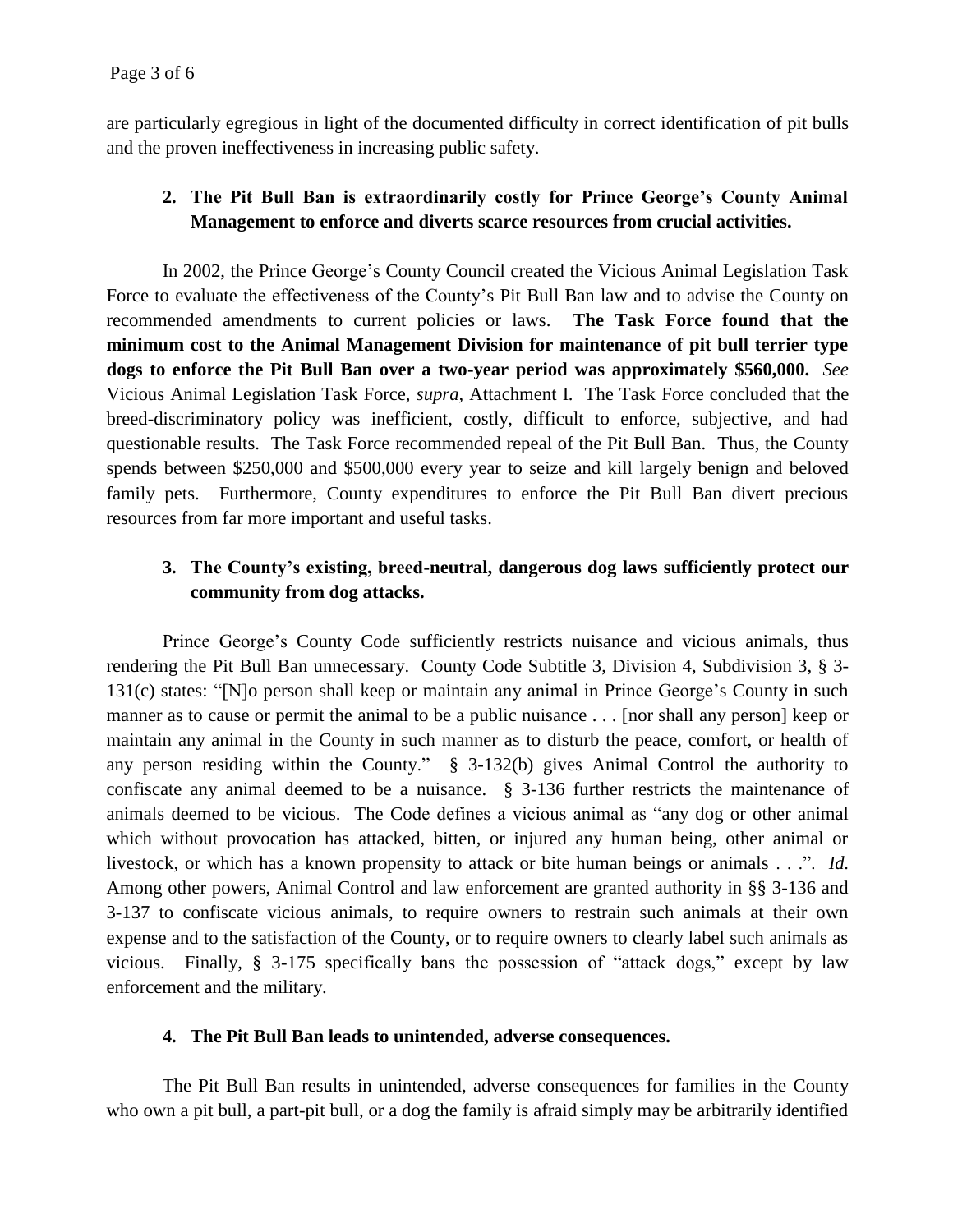as a pit bull. Such families may be afraid to take their dog to a veterinarian for regular or emergency visits, for vaccinations, and to be spayed or neutered. *See* American Veterinary Society of Animal Behavior, *Position Statement on Breed-Specific Legislation*, at 3 (2014), *available at*  [http://avsabonline.org/uploads/position\\_statements/Breed-Specific\\_Legislation-download-\\_8-18-14.pdf](http://avsabonline.org/uploads/position_statements/Breed-Specific_Legislation-download-_8-18-14.pdf). Such families are especially unlikely to take advantage of affordable spay/neuter options sponsored by The Spay Spot at the County Shelter. Bowie CLAW regularly refers community families to The Spay Spot but must advise families with a dog that could be identified as a pit bull that their pet could be seized by the County if Shelter staff identify the dog as a pit bull; this results in some dogs not getting spayed or neutered or receiving important vaccinations. Moreover, such families cannot adopt another pet from the County Shelter, as bringing their current dog into the Shelter for the required interaction could result in their original dog being identified as a pit bull and seized.

# **5. Virtually all national and Federal organizations who advocate for animal welfare are against breed-specific legislation ("BSL"), and even the Associate Director of the Prince George's County Animal Management Division openly opposes the County's Pit Bull Ban.**

Numerous national animal welfare organizations outspokenly condemn BSL. The American Veterinary Medical Association ("AVMA") has asserted: "The AVMA supports dangerous animal legislation by state, county, or municipal governments provided that legislation does not refer to specific breeds or classes of animals." *See* AVMA, *Policy on Dangerous Animal Legislation, available at* <https://www.avma.org/KB/Policies/Pages/Dangerous-Animal-Legislation.aspx> (last visited August 16, 2015). The American Kennel Club ("AKC") states that it "strongly opposes any legislation that determines a dog to be 'dangerous' based on specific breeds or phenotypic classes of dogs." *See* AKC, *Canine Legislation Position Statement, "Dangerous Dog" Control Legislation*, *available at*  [http://www.akc.org/pdfs/canine\\_legislation/position\\_statements/Dangerous\\_Dog\\_Control\\_Legislation.pdf](http://www.akc.org/pdfs/canine_legislation/position_statements/Dangerous_Dog_Control_Legislation.pdf) (last visited August 16, 2015). The American Society for the Prevention of Cruelty to Animals ("ASPCA") has promulgated: "It is . . . the ASPCA's position to oppose any state or local law to regulate or ban dogs based on breed." *See* ASPCA, *Position Statement on Breed-Specific Legislation, available at* [https://www.aspca.org/about-us/aspca-policy-and-position-statements/position](https://www.aspca.org/about-us/aspca-policy-and-position-statements/position-statement-on-breed-specific-legislation)[statement-on-breed-specific-legislation](https://www.aspca.org/about-us/aspca-policy-and-position-statements/position-statement-on-breed-specific-legislation) (last visited August 16, 2015). The Humane Society of the United States ("HSUS") asserts: ["\[B\]reed-specific legislation](http://www.humanesociety.org/issues/breed-specific-legislation/fact_sheets/breed-specific-legislation-all-dogs-are-equal.html?credit=web_id625934014) (BSL) and similar policies that restrict dogs based on appearance do not reduce dog bites in communities or enhance public safety." *See* HSUS, *Breed-Specific Policies: No Basis in Science* (2015), *available at*  [http://www.humanesociety.org/issues/breed-specific-legislation/fact\\_sheets/breed-specific-legislation-no](http://www.humanesociety.org/issues/breed-specific-legislation/fact_sheets/breed-specific-legislation-no-basis-in-science.html)[basis-in-science.html](http://www.humanesociety.org/issues/breed-specific-legislation/fact_sheets/breed-specific-legislation-no-basis-in-science.html).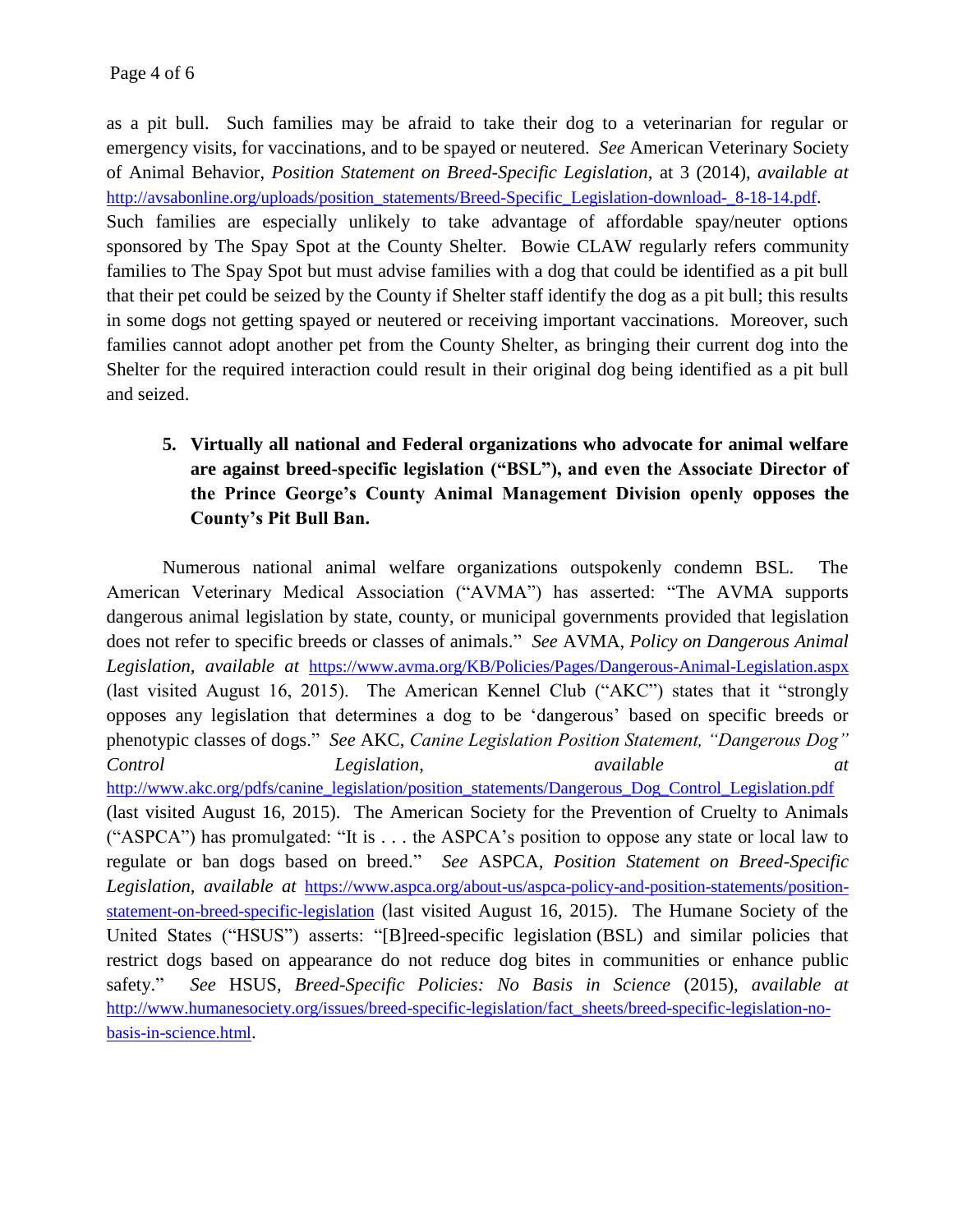In 2013, in response to a Petition to the Obama Administration to ban and outlaw BSL in the United States, the White House stated:

> We don't support breed-specific legislation -- research shows that bans on certain types of dogs are largely ineffective and often a waste of public resources. In 2000, the Centers for Disease Control and Prevention looked at twenty years of data about dog bites and human fatalities in the United States. They found that fatal attacks represent a very small proportion of dog bite injuries to people and that it's virtually impossible to calculate bite rates for specific breeds. The CDC also noted that the types of people who look to exploit dogs aren't deterred by breed regulations -- when their communities establish a ban, these people just seek out new, unregulated breeds. And the simple fact is that dogs of any breed can become dangerous when they're intentionally or unintentionally raised to be aggressive. For all those reasons, the CDC officially recommends against breed-specific legislation -- which they call inappropriate. As an alternative to breed-specific policies, the CDC recommends a community-based approach to prevent dog bites.

*See* The White House, *Official The White House Response to Ban and Outlaw Breed Specific*  Legislation (BSL) in the United States of America on a Federal Level (2013), *available at* [https://petitions.whitehouse.gov/response/breed-specific-legislation-bad-idea.](https://petitions.whitehouse.gov/response/breed-specific-legislation-bad-idea) *See also* AVMA Task Force on Canine Aggression and Human-Canine Interactions, *A community approach to dog bite prevention,* Vet Med Today, Vol 218, No. 11 (June 1, 2001).

The senior County staff member tasked with direct enforcement of the Pit Bull Ban, Rodney Taylor, Associate Director, Prince George's County Animal Management Division, is openly opposed to the Ban. The Maryland Dog Federation, another local animal welfare group vehemently opposed to the Pit Bull Ban, recently quoted Mr. Taylor as follows:

> The hardest thing we have to do . . . is go to someone's house, You knock on their door, see their American Pit Bull Terrier laying in the living room watching television with the kids and the family . . . and tak[e] that dog away. A dog that has done nothing wrong, caused no problems, but just because of his breed he has to be removed.

*See* Maryland Dog Federation, *Fact Sheet: Prince George's County Breed Ban* (2013), *available at*  http://www.marylanddogfederation.com/uploads/1/6/6/0/16605940/pg fact sheet cost.pdf.